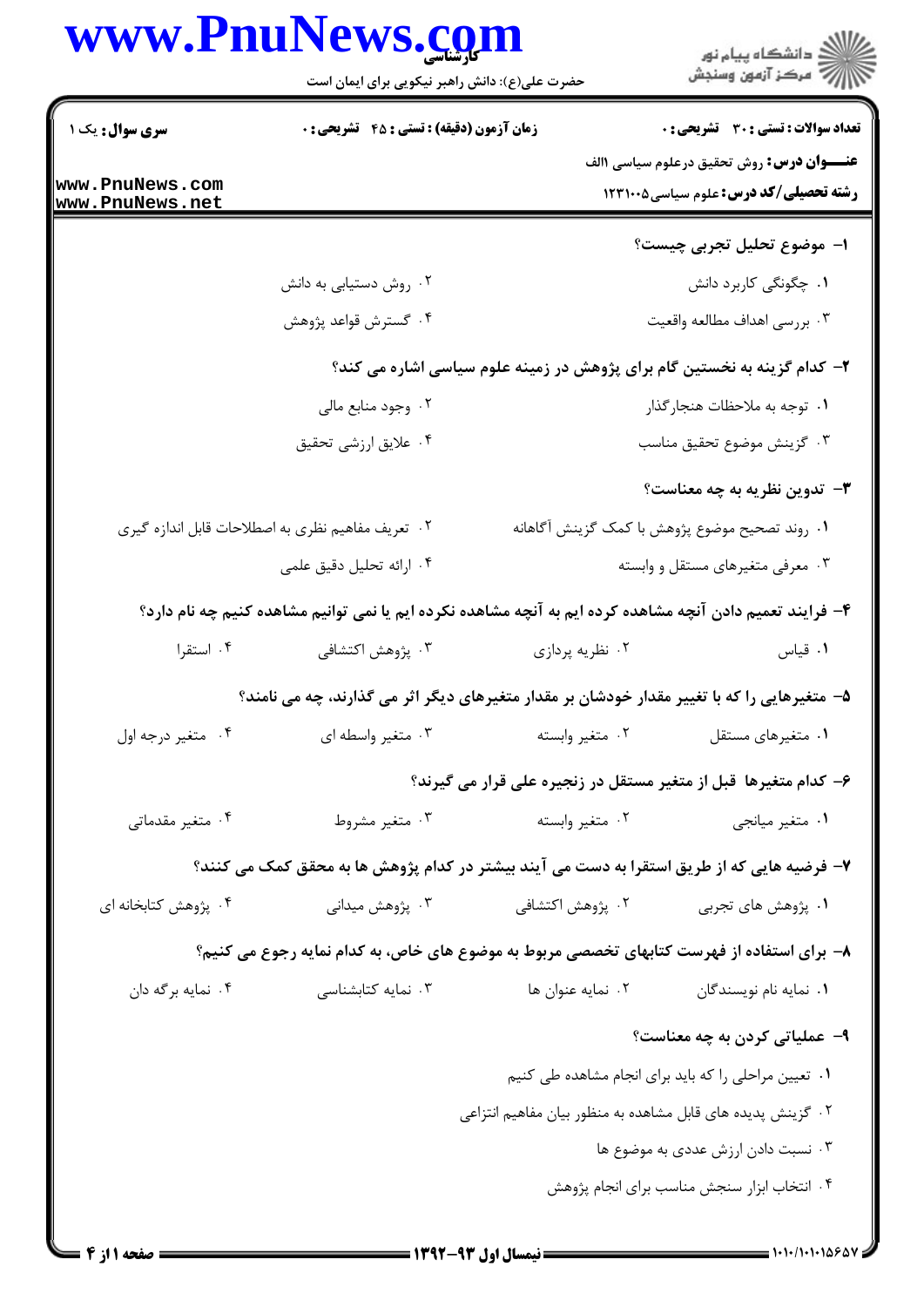|                                    | www.PnuNews.com<br>حضرت علی(ع): دانش راهبر نیکویی برای ایمان است                              |                                                                                 | ر<br>دانشڪاه پيام نور)<br>اڳ مرڪز آزمون وسنڊش                                                            |
|------------------------------------|-----------------------------------------------------------------------------------------------|---------------------------------------------------------------------------------|----------------------------------------------------------------------------------------------------------|
| <b>سری سوال :</b> ۱ یک             | زمان آزمون (دقیقه) : تستی : 45 آتشریحی : 0                                                    |                                                                                 | <b>تعداد سوالات : تستی : 30 ٪ تشریحی : 0</b>                                                             |
| www.PnuNews.com<br>www.PnuNews.net |                                                                                               |                                                                                 | <b>عنـــوان درس:</b> روش تحقیق درعلوم سیاسی <b>۱</b> الف<br><b>رشته تحصیلی/کد درس:</b> علوم سیاسی1۲۳۱۰۰۵ |
|                                    |                                                                                               | ∙ا− کدام سطح اندازه گیری کمترین اطلاعات را درباره پدیده ها گرد می آورد؟         |                                                                                                          |
| ۰۴ رتبه ای                         | ۰۳ فاصله ای                                                                                   | ۰۲ ترتیبی                                                                       | ۰۱ اسمی                                                                                                  |
|                                    | 11– خطاهایی که ناشی از پیچیدگی متغیرها یا ماهیت ابزارهای اندازه گیری هستند، چه نامیده می شود؟ |                                                                                 |                                                                                                          |
| ۰۴ خطاهای ابزاری                   | ۰۳ خطاهای منظم                                                                                | ۰۲ خطاهای سنجش                                                                  | ۰۱ خطاهای تصادفی                                                                                         |
|                                    |                                                                                               | ۱۲– در چه صورت مقیاس اندازه گیری، مقیاسی معتبر خواهد بود؟                       |                                                                                                          |
|                                    | ۰۲ با آخرین روشهای پژوهش سازگار باشد                                                          | ۰۱ هم مناسب و هم کامل باشد                                                      |                                                                                                          |
|                                    | ۰۴ با شیوه تحلیل همخوانی داشته باشد                                                           |                                                                                 | ۰۳ از نظر کارشناسان استفاده شود                                                                          |
|                                    | ۱۳– کدام اصطلاح به حدود همخوانی مقیاسهای اندازه گیری با مفاهیم مورد نظر تحقیق اشاره دارد؟     |                                                                                 |                                                                                                          |
| ۰۴ توافق روش و نظریه               | ۰۳ اعتبار                                                                                     | ۲. تعمیم                                                                        | <b>۱.</b> پایایی                                                                                         |
|                                    |                                                                                               | ۱۴- هدایت گر اصلی فرایند گردآوری، تحلیل و تفسیر داده ها در کدام گزینه آمده است؟ |                                                                                                          |
| ۰۴ روش تحقيق                       | ۰۳ سیاست های علمی                                                                             | ۰۲ طرح پژوهشی                                                                   | ۰۱ دانش پژوهشگر                                                                                          |
|                                    |                                                                                               | ۱۵− رایج ترین طرح شبه آزمایشی در علوم سیاسی چیست؟                               |                                                                                                          |
|                                    | ۰۲ همتایابی                                                                                   |                                                                                 | ٠١ كنترل بسامد                                                                                           |
|                                    | ۰۴ آزمایش بر اساس گذشته                                                                       |                                                                                 | ۰۳ آزمایش میدانی                                                                                         |
|                                    |                                                                                               | ۱۶- اعتبار بیرونی پژوهش تجربی به چه مساله ای مربوط می شود؟                      |                                                                                                          |
|                                    | ۰۲ عقلاني بودن طرح پژوهش                                                                      | ۰۱ تعمیم پذیری نتیجه ها                                                         |                                                                                                          |
|                                    | ۰۴ رابطه صحيح متغير مستقل و متغير وابسته                                                      |                                                                                 | ۰۳ زمینه منطقی اجرای پژوهش                                                                               |
|                                    |                                                                                               | ۱۷– کدام مورد از عوامل تهدید کننده اعتبار درونی به شمار می آید؟                 |                                                                                                          |
|                                    | ۰۲ اثرات واکنشی مربوط به آزمایش                                                               |                                                                                 | ۰۱ تداخل چند شیوه برخورد                                                                                 |
|                                    | ۰۴ از دست رفتن افراد گروهای آزمایشی                                                           |                                                                                 | ۰۳ تاثيرات متقابل آزمون                                                                                  |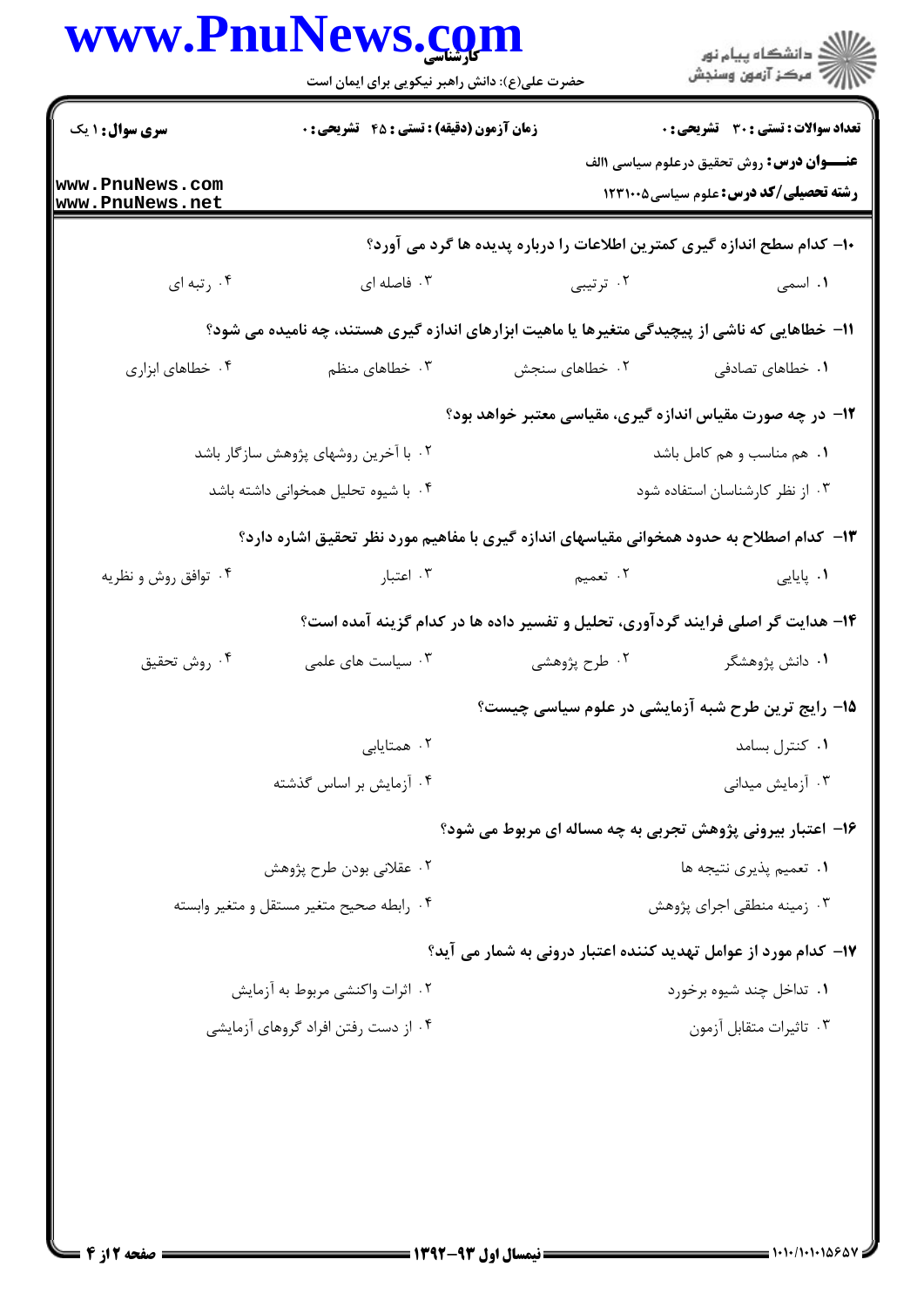|                                    | حضرت علی(ع): دانش راهبر نیکویی برای ایمان است                                                                   |                                                                               | ڪ دانشڪاه پيام نور<br>ر∕ = سڪز آزمون وسنڊش                                                                |  |
|------------------------------------|-----------------------------------------------------------------------------------------------------------------|-------------------------------------------------------------------------------|-----------------------------------------------------------------------------------------------------------|--|
| <b>سری سوال : ۱ یک</b>             | <b>زمان آزمون (دقیقه) : تستی : 45 تشریحی : 0</b>                                                                |                                                                               | <b>تعداد سوالات : تستی : 30 ٪ تشریحی : 0</b>                                                              |  |
| www.PnuNews.com<br>www.PnuNews.net |                                                                                                                 |                                                                               | <b>عنـــوان درس:</b> روش تحقیق درعلوم سیاسی <b>۱</b> الف<br><b>رشته تحصیلی/کد درس:</b> علوم سیاسی5۲۳۱۰۰ ک |  |
|                                    |                                                                                                                 | 1۸- عامل همگنی در تعیین اندازه مناسب برای نمونه، به چه عاملی توجه دارد؟       |                                                                                                           |  |
|                                    |                                                                                                                 |                                                                               | ۰۱ حضور همه ویژگی های اصلی جمعیت مورد مطالعه                                                              |  |
|                                    |                                                                                                                 | ۲ . درجه همانندی اعضای جمعی معین از نظر ویژگی های مورد بررسی                  |                                                                                                           |  |
|                                    | ۰۳ کاهش خطای اندازه گیری در تعداد                                                                               |                                                                               |                                                                                                           |  |
|                                    |                                                                                                                 |                                                                               | ۰۴ افزایش اعتبار داده ها برای تعمیم بیشتر                                                                 |  |
|                                    | ۱۹– اگر در پژوهشی به عقیده ها، نگرشها یا آگاهی های افراد توجه داشته باشیم، بهترین روش برای گردآوری داده ها کدام |                                                                               | است؟                                                                                                      |  |
| ۰۴ مشاهده غیر مستقیم               | ۰۳ زمینه یابی                                                                                                   | ٠٢ تحليل محتوا                                                                | ۰۱ مشاهده مشاركتى                                                                                         |  |
|                                    | +۲- در کدام مرحله از پژوهش زمینه یاب، موضوع پژوهش کلی به پرسشهای مشخص تر برای تحقیق تجربی تبدیل می شود؟         |                                                                               |                                                                                                           |  |
| ۰۴ گزارش                           | ۰۳ پیش آزمایی                                                                                                   | ۰۲ برنامه ریزی                                                                | ۰۱ مفهوم سازی                                                                                             |  |
|                                    |                                                                                                                 | <b>۲۱</b> - روند تعیین اعداد برای نمایاندان پاسخ های شفاهی، چه نام دارد؟      |                                                                                                           |  |
| ۰۴ کدگذاری                         | ۰۳ سنجش                                                                                                         | ۰۲ عملیاتی کردن                                                               | ۰۱ اندازه گیری                                                                                            |  |
|                                    | ۲۲- در پژوهش سیاسی، مصاحبه با نخبگان معمولاً با چه هدفی انجام می شود؟                                           |                                                                               |                                                                                                           |  |
|                                    |                                                                                                                 |                                                                               | ٠١ استفاده از نظرات تخصصي و حرفه اي                                                                       |  |
|                                    |                                                                                                                 |                                                                               | ۰۲ آشنایی با تجربه افراد دخیل در رویدادهای خاص                                                            |  |
|                                    | ۰۳ گردآوری اطلاعات برای بازسازی برخی رخدادها یا درک الگویی در رفتارهای خاص                                      |                                                                               |                                                                                                           |  |
|                                    |                                                                                                                 |                                                                               | ۰۴ پیش بینی استراتژی های بعدی نخبگان                                                                      |  |
|                                    | ۲۳- در کدام مقیاس سازی، یک رشته گزاره به پاسخگو ارائه و داوری ارزشی او خواسته می شود؟                           |                                                                               |                                                                                                           |  |
| ۰۴ گاتمن                           | ۰۳ لیکرت                                                                                                        | ۰۲ پیرسون                                                                     | ۰۱ ثرستون                                                                                                 |  |
|                                    |                                                                                                                 |                                                                               | ۲۴- فن ثرستون از چه راهی بر اعتبار مقیاس می افزاید؟                                                       |  |
|                                    | ٠١. به حداقل رساندن خطاي اندازه گيري<br>۰۲ کاهش خطاهای تصادفی                                                   |                                                                               |                                                                                                           |  |
|                                    | ۰۴ تعریف ذهنی مفاهیم                                                                                            |                                                                               | ۰۳ پایین آوردن میزان دشواری شاخص ها                                                                       |  |
|                                    |                                                                                                                 | ۲۵- توضیح، ارزیابی و تفسیر نظامدار ماهیت پیام، در چه نوع تحلیلی صورت می گیرد؟ |                                                                                                           |  |
| ۰۴ تحليل مخاطب                     | ۰۳ تحلیل فرستنده                                                                                                | ٠٢ تحليل رسانه                                                                | ٠١. تحليل محتوا                                                                                           |  |